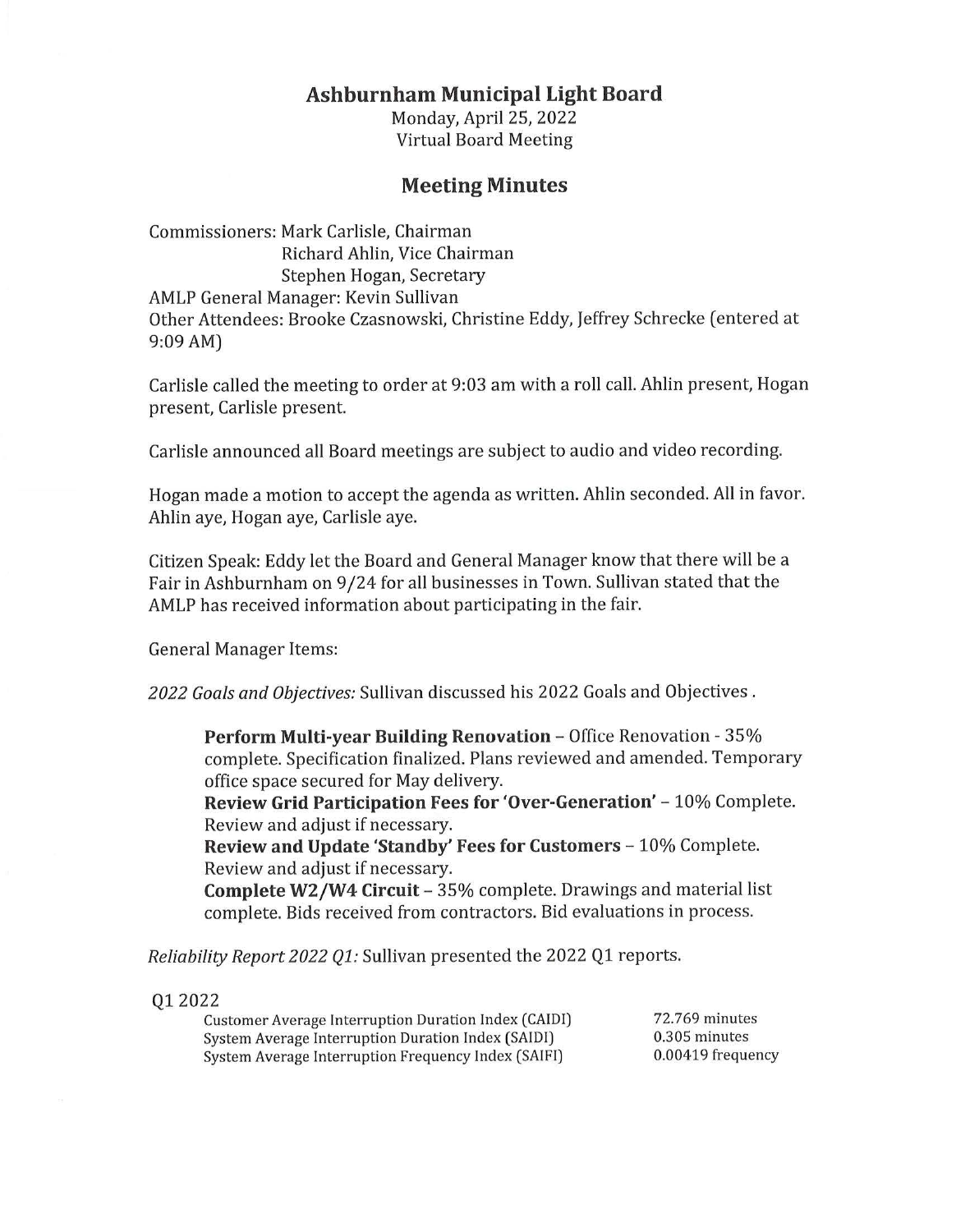*Disposition of Vehicle 66:* Sullivan stated the new dump truck will be arriving the last week of April. Sullivan contacted the Town of Ashburnham DPW Director to confirm that there was an interest in the vehicle if the AMLP donated it to the Town. Sullivan informed the Board that the salvage value of the truck would be between \$14-16k. Sullivan suggests that the AMLP donate the truck to the Town.

Ahlin made a motion to donate truck 66, that is now surplus due to purchasing a new dump truck, to the Town of Ashburnham DPW. Hogan seconded. All in favor. Ahlin aye, Hogan aye, Carlisle aye.

*2021 PILOT Payment:* The PILOT payment draft memo was given to Board for approval. The formula to determine PILOT uses the kWh sales to ultimate consumers from page 38 of the DPU report. The 2021 PILOT payment calculation is 34,974,886 kWh X .002 = [\\$69,949.77](https://69,949.77). Hogan made a motion to approve the 2021 PILOT payment to the Town in the amount of [\\$69,949.77](https://69,949.77). Ahlin seconded. All in favor. Hogan aye, Ahlin aye, Carlisle aye.

*Tree Trimming IFB 2022-2:* Sullivan informed the Board that we only received one bid for Tree Trimming. A few potential bidders contacted Sullivan and stated they were over committed. Dillon Tree submitted a bid for \$535,000 for a two-year contract. Sullivan checked two MLP references and both spoke highly of Dillon Tree. Ahlin made a motion to accept the bid as presented by Dillon Tree for \$535,000 for a two-year contract. Hogan seconded. All in favor. Ahlin aye, Hogan aye, Carlisle aye.

*Aerial Cable System IFB 2022-1:* Sullivan informed the Board that we received four bids for the Aerial Cable System project. The lowest bidder, McDonough Electric, submitted a bid of \$520,000. The remaining bids were: One Source Power \$694,175, Harlan Electric \$756,570 and Power Line Contractors \$757,757. Sullivan recommends moving forward with the low bidder, McDonough Electric. Hogan made a motion to accept the bid for the Aerial Cable System as presented by McDonough Electric for \$520,000. Ahlin seconded. All in favor. Hogan aye, Ahlin aye, Carlisle aye.

Ahlin made a motion to approve the March 23, 2022, open session meeting minutes. Carlisle seconded. All in favor. Hogan aye, Ahlin aye, Carlisle aye.

Carlisle stated that the Ashburnham Municipal Light Board shall go into Executive Session to discuss issues affecting the Light Plant pursuant to the points listed below and upon completion will return to open session.

Ahlin made a motion to enter executive session under M.G.L. Chapter 30A: Section 21(a) and the following clauses:

3. To discuss strategy with respect to litigation if an open meeting may have a detrimental effect on the bargaining or litigating position of the public body and the chair so declares.